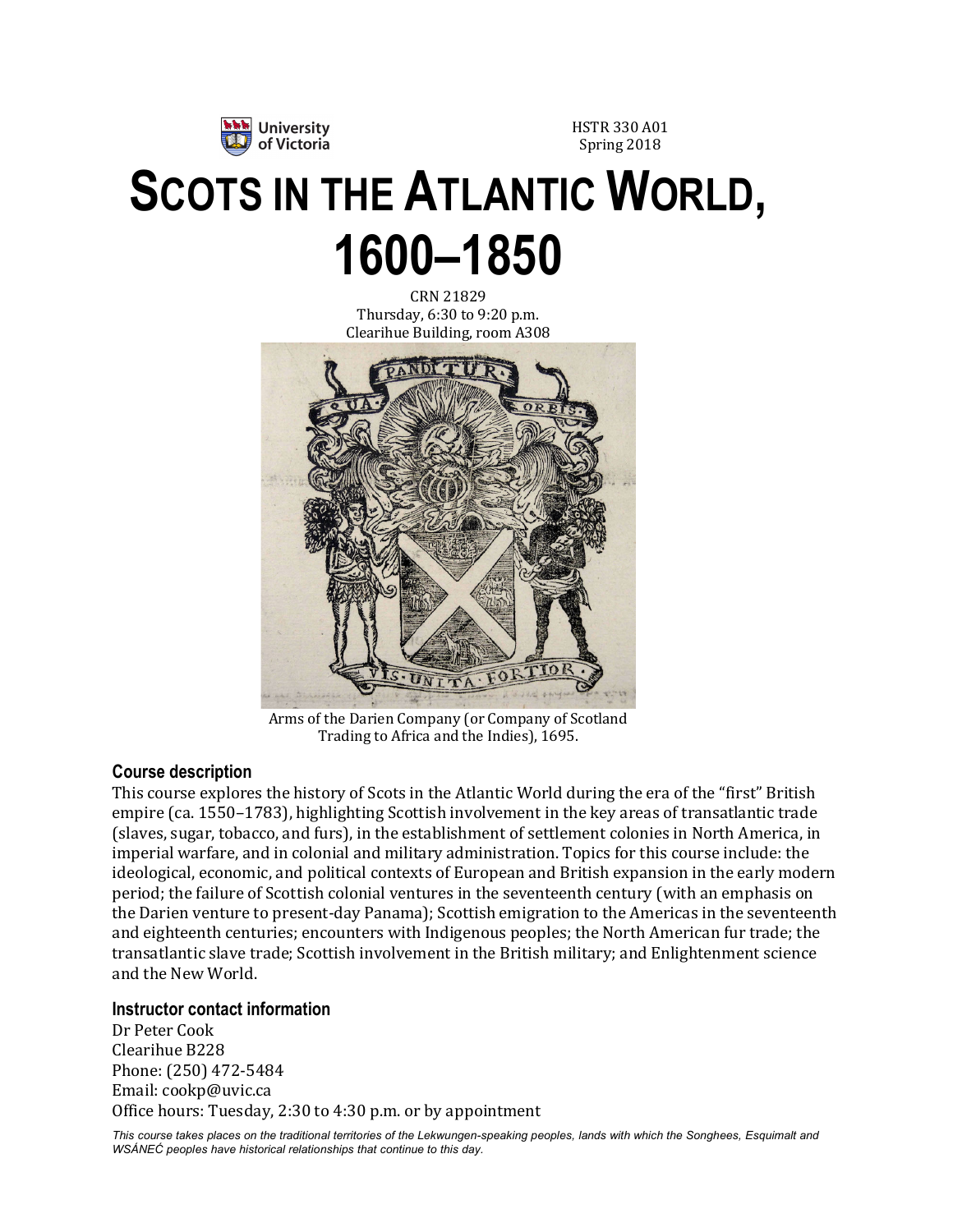## **Course Objectives**

By the end of this course, you will be able to:

- assess how Scots understood and altered the cultural landscapes of the British Atlantic world over time and space;
- appraise different tools, techniques, and spaces of possession and dispossession, situate these in appropriate historical and cultural contexts, and examine how they have (or haven't) changed over time;
- relate course content where relevant to contemporary issues, particularly the legacies of slavery and contact with Indigenous peoples; and
- practice and hone the skills of analyzing, synthesizing, and evaluating textual, visual, and material sources in oral and written forms.

## **Format**

Each week students attend one three-hour class. Typically each will involve both a lecture and small-group discussion; there will also be occasional workshops. Assessment is based on a series of written assignments, a test, and participation in organized discussions.

## **Required materials**

There is no course textbook. Assigned readings are available through the university library or on CourseSpaces. Please download a revised and updated version of the "History Essay Style Guide" from this course's CourseSpaces page.

## **Assignments**

The following table summarizes the assignments and other criteria entering into student assessment. Assignments marked with an asterisk  $(*)$  are essential for passing the course.

| Assignment              | Length     | Due date | Percentage of final<br>grade |
|-------------------------|------------|----------|------------------------------|
|                         |            |          |                              |
| Primary source analysis | 900 words  | Jan. 31  | 10                           |
| Essay proposal*         | 2 pages    | Feb. 14  | 10                           |
| Document transcription  | 1-2 pages  | Feb. 28  | 10                           |
| $Essay^*$               | 2500 words | Mar. 28  | 30                           |
| In-class test/map quiz  | n/a        | Apr. 4   | 15                           |
| Participation*          | n/a        | n/a      | 25                           |

#### **NB:** In this course, students who receive E grades are not eligible to write a supplemental exam.

Students who have completed the following elements will be considered to have completed the course:

- Essay proposal
- Essay
- Participation in at least five discussions

Failure to complete one or more of these elements will result in a grade of "N" regardless of the cumulative percentage on other elements of the course. N is a failing grade and factors into GPA as a value of 0.

#### **Primary source analysis**

Read  $(1)$  a Scottish fur trader's 1805 description of the Dene people of the Athabasca region and  $(2)$ a modern scholarly account of how Indigenous peoples were depicted in early modern European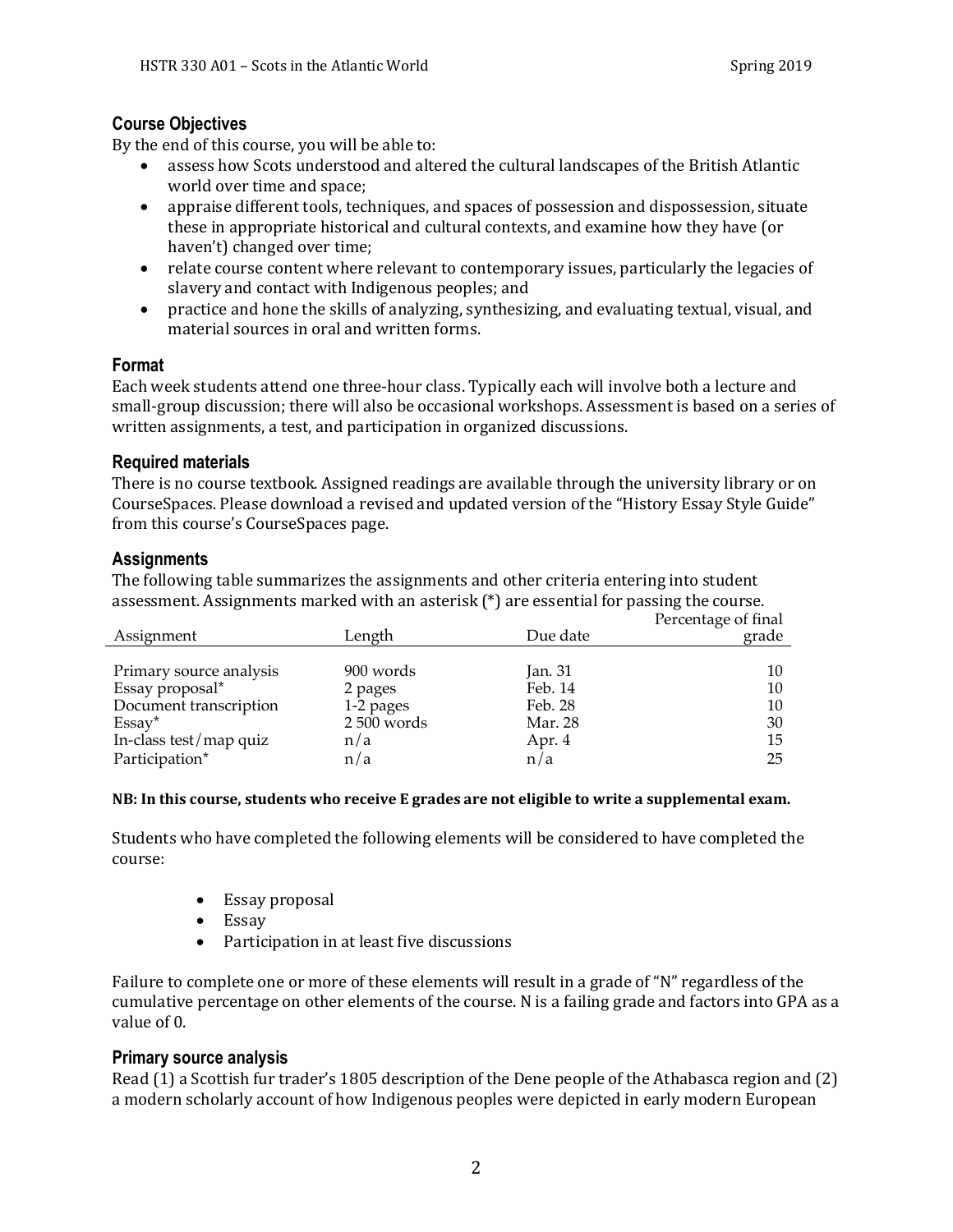writing. Compose a short essay of 800 to 1,000 words analyzing the image of the Dene in the fur trade source. Details are available on CourseSpaces.

## **Essay proposal**

The goal of this assignment is to produce a brief prospectus for the research essay. Although in terms of page length this is a brief assignment (2 pages), it represents a considerable amount of work. Happily, all the effort that goes into the preparation of a solid prospectus will be amply rewarded when you come to write the essay itself. **The goal of the essay (see details below) is to** research one aspect of Scottish involvement in the Atlantic World or the Scottish diaspora in North America in the period before 1885.

The prospectus is the first stage of this work and is to be based on a preliminary reading of relevant primary and secondary sources. In the prospectus, you must identify the topic you will investigate and delimit your research according to three axes: the temporal dimension  $(charonology)$ , the spatial dimension  $(geography)$ , and the thematic dimension. You should also define at this stage your main research question. This section of the proposal should be about one page in length, single-spaced.

In addition, provide an annotated bibliography of at least eight **scholarly** works. (You may also as any number of additional, non-scholarly works.) Aim to achieve a balance of journal articles, books, and specialized reference works. For each work, in addition to a bibliographic citation that conforms to the conventions outlined in "The History Essay Style Guide" (HESG) please provide an annotation or brief description (about 50 words) of the work **and its relevance to your project**. You may wish to refer to specific chapters or sections that seem to be of particular interest. Please remember that an annotation is *not* the same thing as an abstract: the latter tells a reader what a work is about, while the former tells the reader why a work is important in relation to your specific research question(s). To write a proper annotation, you will need to have the complete work in front of you. (In some cases, you may learn of a work that is obviously relevant to your topic through reading its abstract in a periodical index like *America: History in Life* or a book review. If you are obliged to write an annotation based solely on this secondhand information, you will need to cite your source.) Finally, if you have obtained references to primary and/or secondary sources that are not immediately available at the University, please indicate how you will access them (e.g., interlibrary loan, travel, etc.).

In your annotated bibliography, please provide (in addition to a full bibliographic citation) the provenance of each source. (E.g., if the item comes from a library, provide the name of the library, collection name, and call number; if obtained through a database of full-text journals such as JSTOR or Project MUSE, provide the name of the database. For example:

Sample entry for a book located in the library:

McLean, Marianne. *The People of Glengarry: Highlanders in Transition, 1745–1820*. Montreal and Kingston: McGill-Queen's University Press, 1991. McPherson Library, call number JV7285 S3M34

Sample entry for a journal article retrieved through a periodical database:

Reid, John. "Scots, Settler Colonization and Indigenous Displacement: Mi'kma'ki, 1770–1820, in Comparative Context." *Journal of Scottish Historical Studies* 38, no. 1 (2018): 178-196. www.jstor.org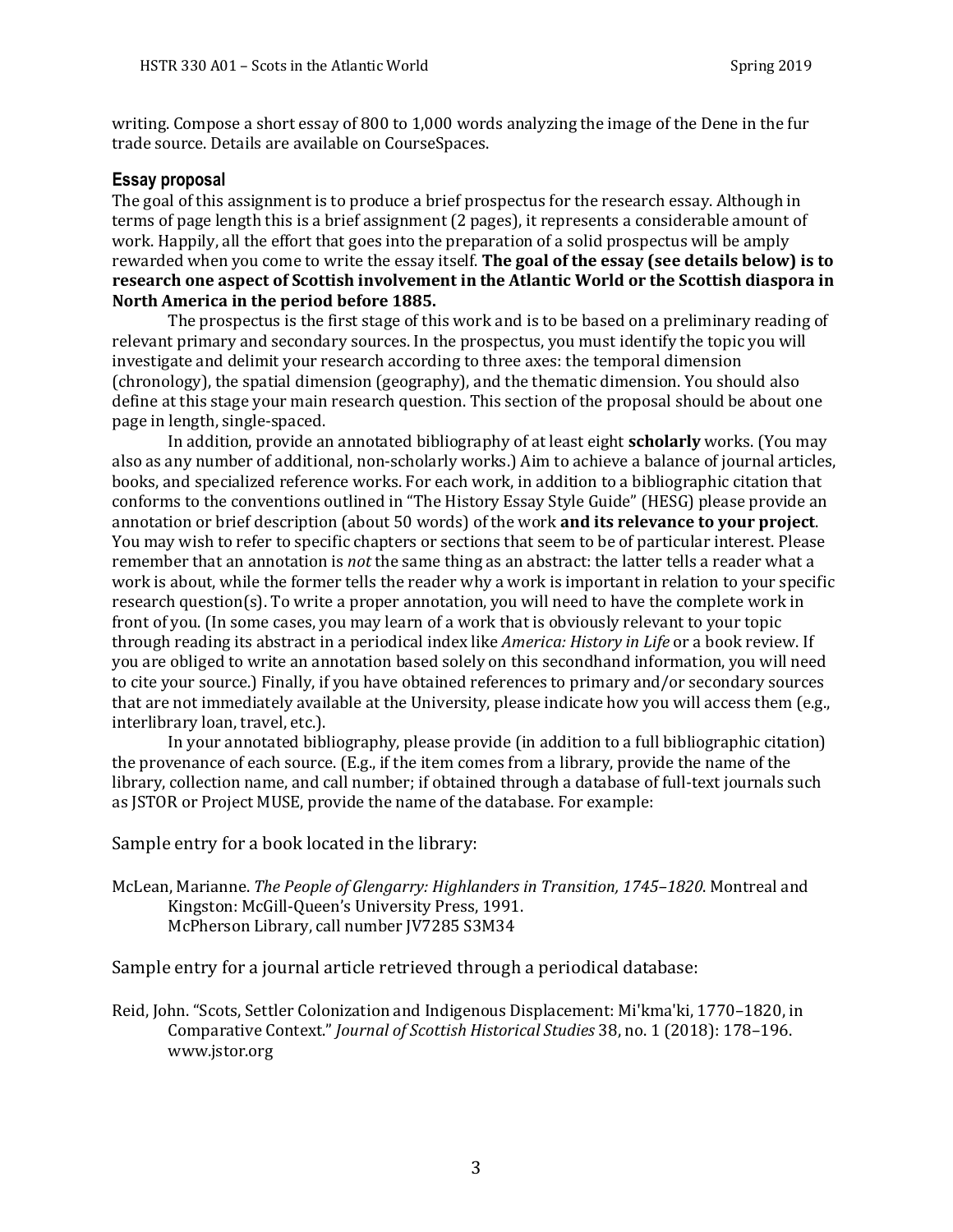## **Document transcription**

You will be assigned several pages of handwriting to transcribe in machine-readable format (i.e., on a computer). The writing samples will be drawn from the correspondence of Scots overseas preserved in various archives. A guide from the National Archives (US) will be provided to help you learn principles of scholarly transcription; we will also work through some examples in class.

# **Essay**

The goal of this assignment is to research one aspect of Scottish involvement in the Atlantic World or the Scottish diaspora in North America in the period before 1885. Suggestions on how to narrow down your choices will appear on the course Web site and will also be provided in class.

The following criteria will be used to evaluate the assignment:

- $\bullet$  is the essay on-topic?
- $\bullet$  is the research adequate?
- $\bullet$  is the topic examined in depth?
- are data and evidence presented accurately?
- $\bullet$  is the argument logically developed?
- is the text clear and readable?
- how well is source material integrated?
- are the conventions of the documentation style observed?
- does the presentation of the essay conform to the guidelines outlined above and in the HESG?

## **In-class test/map quiz**

A short in-class test covering material covered in the course. One section will ask you to identify and explain the historical significance of key terms, places, individuals, institutions, processes, etc. Another section will consist of a map quiz, a set of blank outline maps on which you will locate key locations mentioned in the course.

## **Participation**

During the term there will be numerous opportunities to contribute by asking and answering questions, taking part in small-group work, and posting in online discussion forums. Prepare for each class by studying the assigned readings. Once in the term, you will be called upon in class to summarize a reading that is relevant to the day's class.

## **Submitting assignments and late penalties**

Written work must be submitted in hard copy in class or through the Department of History drop box on the counter at Clearihue B245. *Please do not slip paper copies under my office door.* 

If for any reason you are unable to submit the assignment on the due date—say, because of a brief illness or a computer problem—you may submit it any time within the following 24 hours without any penalty. You do not need to notify the instructor of your reasons for doing this or provide advance notice that you are doing so. Beyond that point, the grade of a late assignment will be reduced by 5% for every day that passes until it is submitted.

## **Academic integrity**

Read the university's academic integrity policy carefully; it is outlined in the printed undergraduate calendar and is also available online (see the links in CourseSpaces). It is your responsibility to understand what constitutes academic dishonesty. If you have any questions on this matter, please consult the instructor.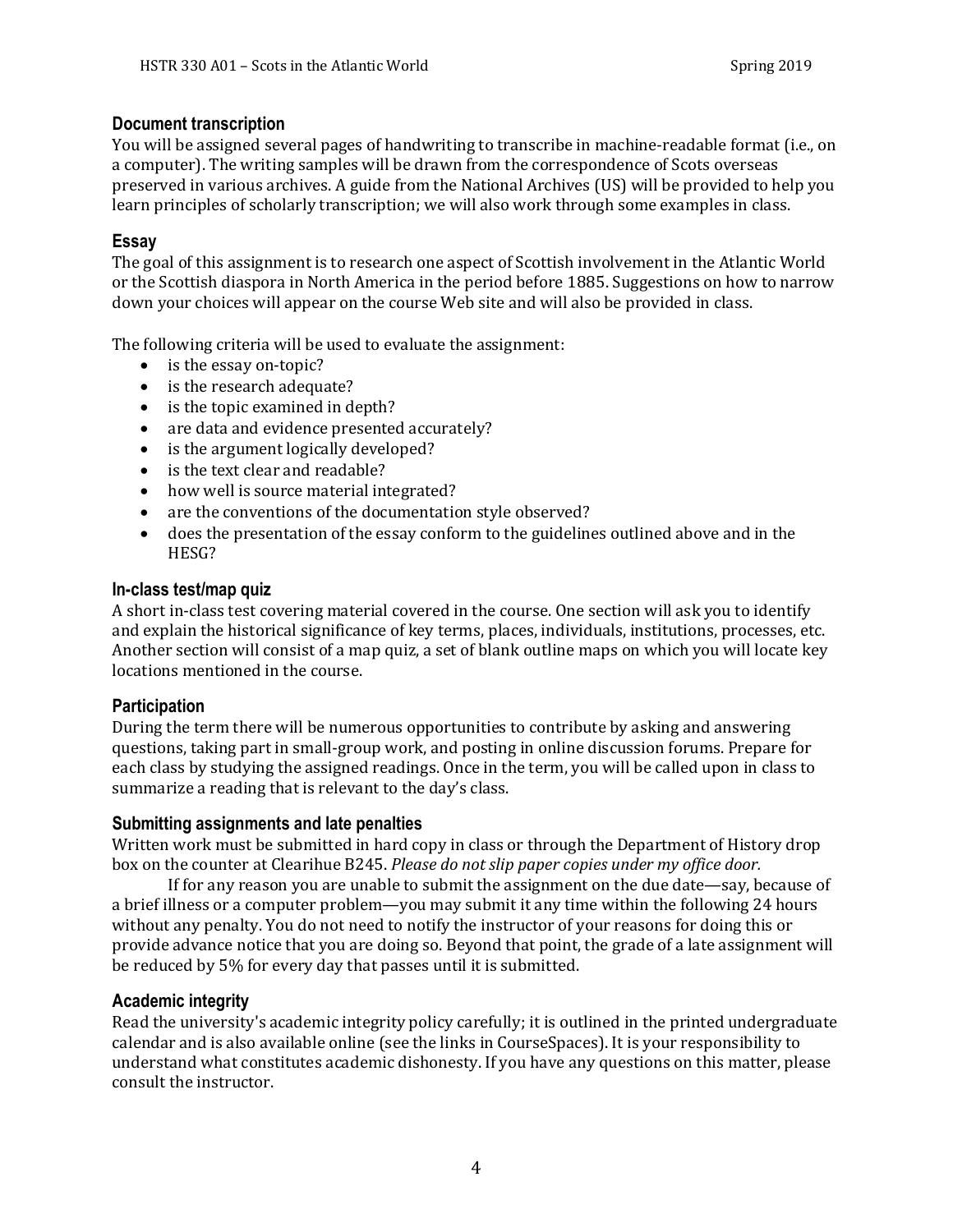## **Getting help and advice**

If you have questions about anything in the course, and you can't find an answer in the syllabus or on CourseSpaces, please contact the instructor. Drop in during office hours, call by phone, or send an email. *Email is usually best, as I check it daily under normal circumstances.* 

Library staff can assist you with research methods and tools, and there is a wide range of services offered by the university community to support student success. (Note that there may be waiting lists for some of these services, so sign up well in advance if you want help with a specific assignment.) Make an appointment with an academic advisor if you need help with program requirements, general university policies, or any academic matter.

## **Diversity and free speech**

This course affirms people of all gender expressions and gender identities. If you prefer to be called a different name than what is on the class roster, let me know. Please advise me on your gender pronoun(s) and how best to address you in class and by email. I use male pronouns for myself. If you have any questions or concerns, please do not hesitate to contact me.

Students with diverse learning styles and needs are welcome in this course. In particular, if you have a disability/health consideration that may require accommodations, please feel free to approach me and/or the Centre for Accessible Learning as soon as possible. The CAL staff are available by appointment to assess specific needs, provide referrals and arrange appropriate accommodations https://www.uvic.ca/services/cal/. The sooner you let us know your needs the quicker we can assist you in achieving your learning goals in this course.

In addition to respecting diversity and human rights, the university upholds the principle that wide-ranging debate incorporating a diversity of perspectives is the best way to learn. Be prepared to be challenged in this course and be ready to exchange constructively with people who fundamentally disagree with your point of view. Strive to remain curious and open to new ideas. I ask that you remain civil and respectful at all times. Deliberate and repeated hate speech and/or speech that promotes violence can be considered harassment. Please see the University Policy on Harassment: https://www.uvic.ca/universitysecretary/assets/docs/policies/GV0205\_1150\_pdf. If you feel you may be experiencing harassment, please consult with Dr. Cook, the University Ombudsperson (https://uvicombudsperson.ca/), or the Office of Equity and Human Rights (https://www.uvic.ca/equity/*).* 

UVic takes sexualized violence seriously, and has raised the bar for what is considered acceptable behaviour. We encourage students to learn more about how the university defines sexualized violence and its overall approach by visiting www.uvic.ca/svp. If you or someone you know has been impacted by sexualized violence and needs information, advice, and/or support please contact the sexualized violence resource office in Equity and Human Rights (EQHR). Whether or not you have been directly impacted, if you want to take part in the important prevention work taking place on campus, you can also reach out:

Where: Sexualized violence resource office in EQHR; Sedgewick C119 Phone: 250.721.8021 Email: svpcoordinator@uvic.ca Web: www.uvic.ca/svp

# **Course Experience Survey**

I value your feedback on this course. Towards the end of term you will have the opportunity to complete a confidential course experience survey (CES) regarding your learning experience. The survey is vital to providing feedback to me regarding the course and my teaching, as well as to help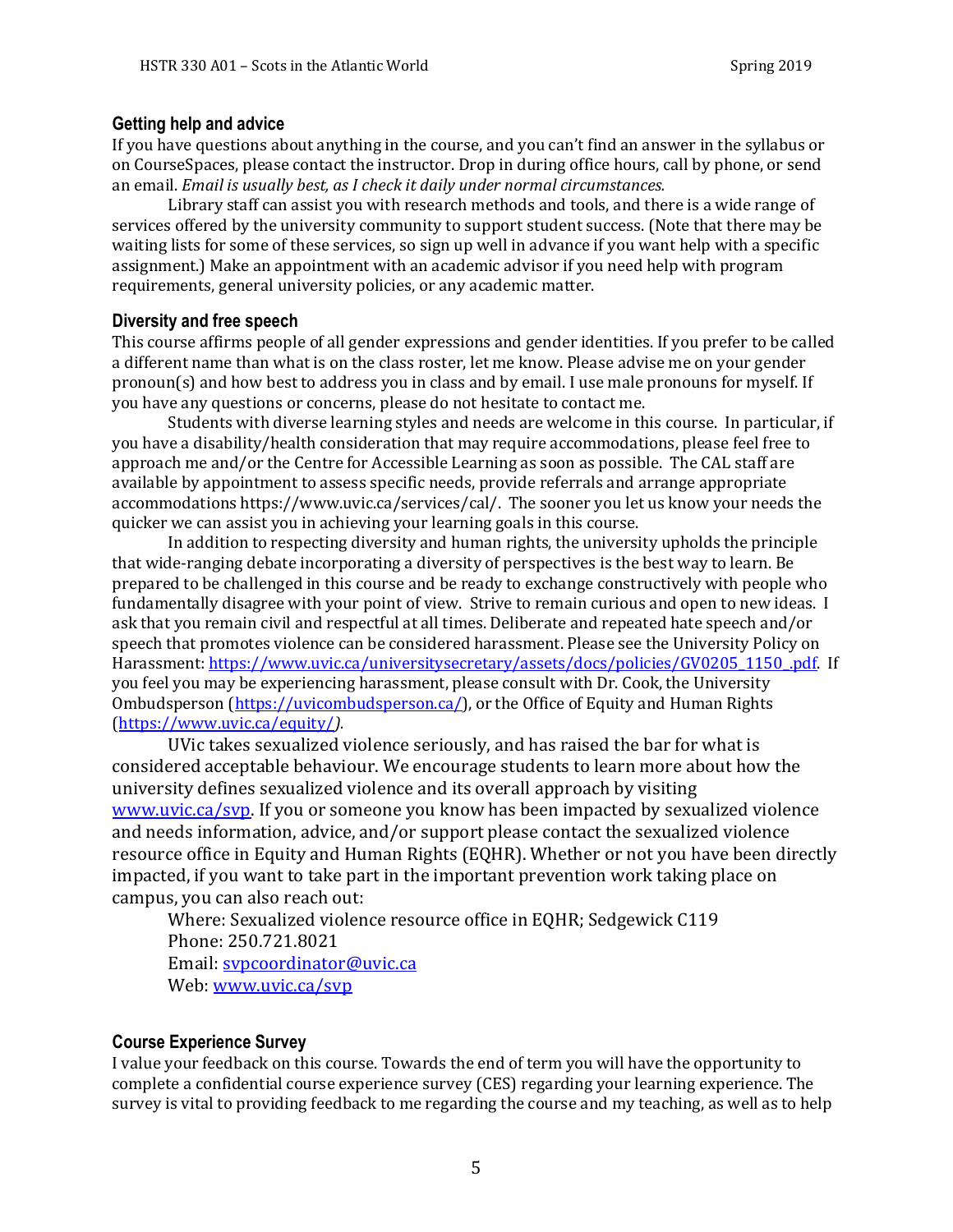the department improve the overall program for students in the future. When it is time for you to complete the survey, you will receive an email inviting you to do so. If you do not receive an email invitation, you can go directly to http://ces.uvic.ca. You will need to use your UVic NetLink ID to access the survey, which can be done on your laptop, tablet or mobile device. I will remind you nearer the time, but please be thinking about this important activity, especially the following three questions, during the course.

1. What strengths did your **instructor** demonstrate that helped you learn in this course? 2. Please provide specific suggestions as to how the **instructor** could have helped you learn more effectively.

3. Please provide specific suggestions as to how this **course** could be improved.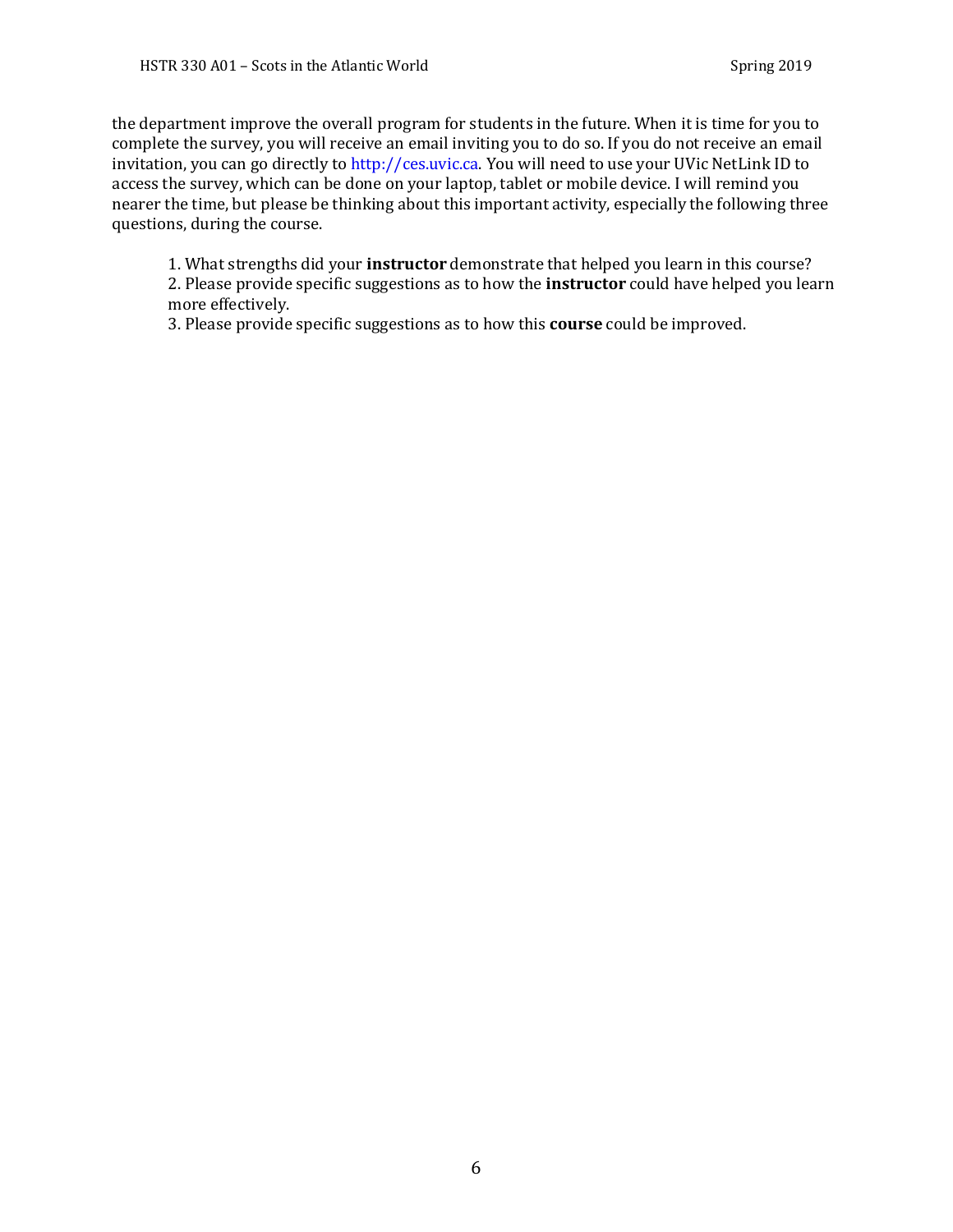# **Schedule**

This schedule is subject to change; please consult CourseSpaces frequently for up-to-date information. Readings followed by the abbreviation CS indicate availability on CourseSpaces; all others are available in digital format via the library.

| Week 1        |                                                                                                                                                                                                                                                                                                   |
|---------------|---------------------------------------------------------------------------------------------------------------------------------------------------------------------------------------------------------------------------------------------------------------------------------------------------|
| Jan. 10       | Introduction to HSTR 330                                                                                                                                                                                                                                                                          |
| <b>Week 2</b> |                                                                                                                                                                                                                                                                                                   |
| Jan. 17       | Lecture: The early modern Scottish 'empire'<br>For discussion, read:                                                                                                                                                                                                                              |
|               | T. M. Devine and Philip Rössner, "Scots in the Atlantic Economy, 1600-1800," in<br>Scotland and the British Empire, eds. T. M. Devine and John M. Mackenzie, Oxford<br>History of the British Empire Companion Series (Oxford and New York: Oxford<br>University Press, 2011), 30-53. CS          |
|               | John G. Reid, "The Conquest of 'Nova Scotia': Cartographic Imperialism and the<br>Echoes of a Scottish Past," in Nation and Province in the First British Empire:<br>Scotland and the Americas, 1600-1800, ed. Ned C. Landsman (London: Associated<br>University Presses, 2001), 39-59. CS        |
|               | Ned C. Landsman, Scotland and its First American Colony, 1683-1765 (Princeton:<br>Princeton University Press, 1985), chapter 5, "A Scots Community: Settlement<br>Patterns and Family Networks in the New World Environment." CS                                                                  |
| <b>Week 3</b> |                                                                                                                                                                                                                                                                                                   |
| Jan. 24       | Lecture: Scotland, Darien, and colonial geopolitics<br>For discussion, read:                                                                                                                                                                                                                      |
|               | David Armitage, "Making the Empire British: Scotland and the Atlantic World,<br>1542-1707," Past and Present 155 (1997): 34-63.                                                                                                                                                                   |
|               | Ignatio Gallup-Diaz, The Door of the Seas and Key to the Universe: Indian Politics<br>and Imperial Rivalry in the Darien, 1640-1750 (New York: Columbia University<br>Press, 2003), chap. 4: "Tule interactions with the Scots and English at the close of<br>the 17th century." (library e-book) |
|               | Julie Orr, Scotland, Darien and the Atlantic World, 1698-1700 (Edinburgh:<br>Edinburgh University Press, 2018), chap. 8: "Darien Consequences." CS                                                                                                                                                |
| <b>Week 4</b> |                                                                                                                                                                                                                                                                                                   |
| Jan. 31       | Lecture: Scots and the slave trade<br>Workshop on document transcription<br>For discussion, read:                                                                                                                                                                                                 |
|               | T. M. Devine, "Introduction: Scotland and Transatlantic Slavery," in Recovering<br>Scotland's Slavery Past: The Caribbean Connection, ed. T.M. Devine (Edinburgh:<br>Edinburgh University Press, 2015). CS                                                                                        |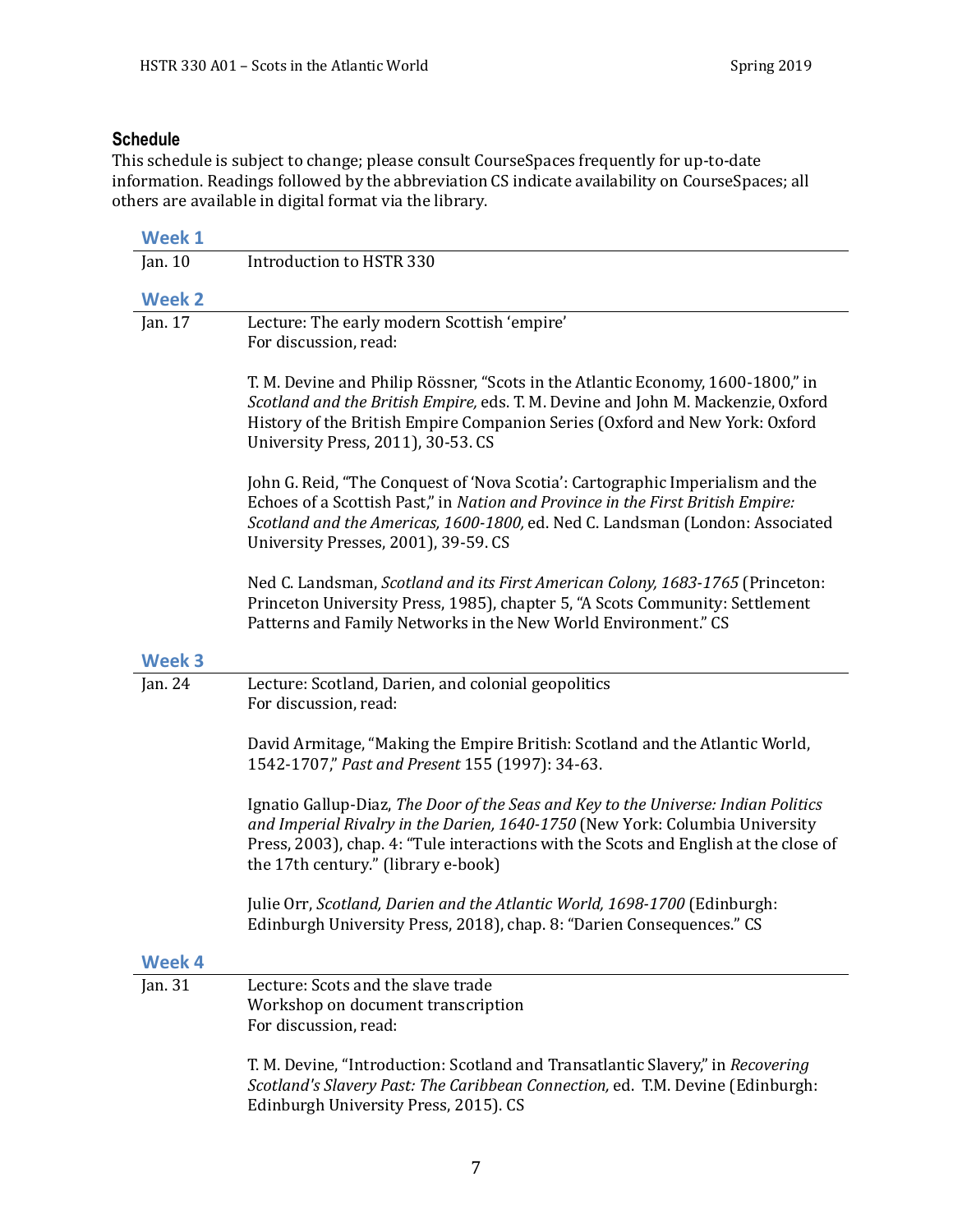| Suzanne Schwarz, "Scottish Surgeons in the Liverpool Slave Trade in the Late |
|------------------------------------------------------------------------------|
| Eighteenth and Early Nineteenth Centuries," in ibid. CS                      |

Nicholas Draper, "Scotland and Colonial Slave Ownership: The Evidence of the Slave Compensation Records," in ibid. CS

**Week 5**

| VV ししい し   |                                                                                                                                                                                                                                                                                                               |
|------------|---------------------------------------------------------------------------------------------------------------------------------------------------------------------------------------------------------------------------------------------------------------------------------------------------------------|
| Feb. 7     | Lecture: Life on the Caribbean plantation<br>For discussion, read:                                                                                                                                                                                                                                            |
|            | Douglas Hamilton, Scotland, the Caribbean and the Atlantic World, 1750-1820<br>(Manchester, Manchester University Press, 2005), chap. 3: "Scots on the<br>Plantations." (library e-book)                                                                                                                      |
|            | Finlay McKichan, "Lord Seaforth: Highland Proprietor, Caribbean Governor and<br>Slave Owner," Scottish Historical Review 90, no. 2 (2011): 204-35.                                                                                                                                                            |
|            | David Alston, "A Forgotten Diaspora: The Children of Enslaved and 'Free<br>Coloured' Women and Highland Scots in Guyana before Emancipation," Northern<br>Scotland 6 (2015): 49-69.                                                                                                                           |
| Week 6     |                                                                                                                                                                                                                                                                                                               |
| Feb. 14    | Lecture: Scots in the fur trade<br>For discussion, read:                                                                                                                                                                                                                                                      |
|            | J.M. Bumsted, "The Curious Tale of Scots and the Fur Trade: An Historiographical<br>Account," in Kingdom of the Mind: How the Scots Helped Make Canada, eds. Peter<br>E. Rider and Heather McNabb (Montreal: McGill-Queen's University Press, 2006),<br>60-75.CS                                              |
|            | Suzanne Rigg, "Scots in the Hudson's Bay Company, c. 1779-c. 1820," Northern<br>Scotland 2 (2011): 36-59.                                                                                                                                                                                                     |
|            | Carolyn Podruchny, "Unfair Masters and Rascally Servants? Labour Relations<br>among Bourgeois, Clerks, and Voyageurs in the Montreal Fur Trade, 1780-1821,"<br>Labour / Le Travail 43 (1999): 43-70.                                                                                                          |
|            |                                                                                                                                                                                                                                                                                                               |
| Week 7     |                                                                                                                                                                                                                                                                                                               |
| Feb. 18-22 | Reading break (no classes)                                                                                                                                                                                                                                                                                    |
| Week 8     |                                                                                                                                                                                                                                                                                                               |
| Feb. 28    | Encounters with Indigenous peoples<br>For discussion, read:                                                                                                                                                                                                                                                   |
|            | Michael Newton, "Going to the Land of the Yellow Men': The Representation of<br>Indigenous Americans in Gaelic Literature," in Irish and Scottish Encounters with<br>Indigenous Peoples, ed. Graeme Morton and David Wilson (Montreal and<br>Kingston: McGill-Queen's University Press, 2013), 236-252. ebook |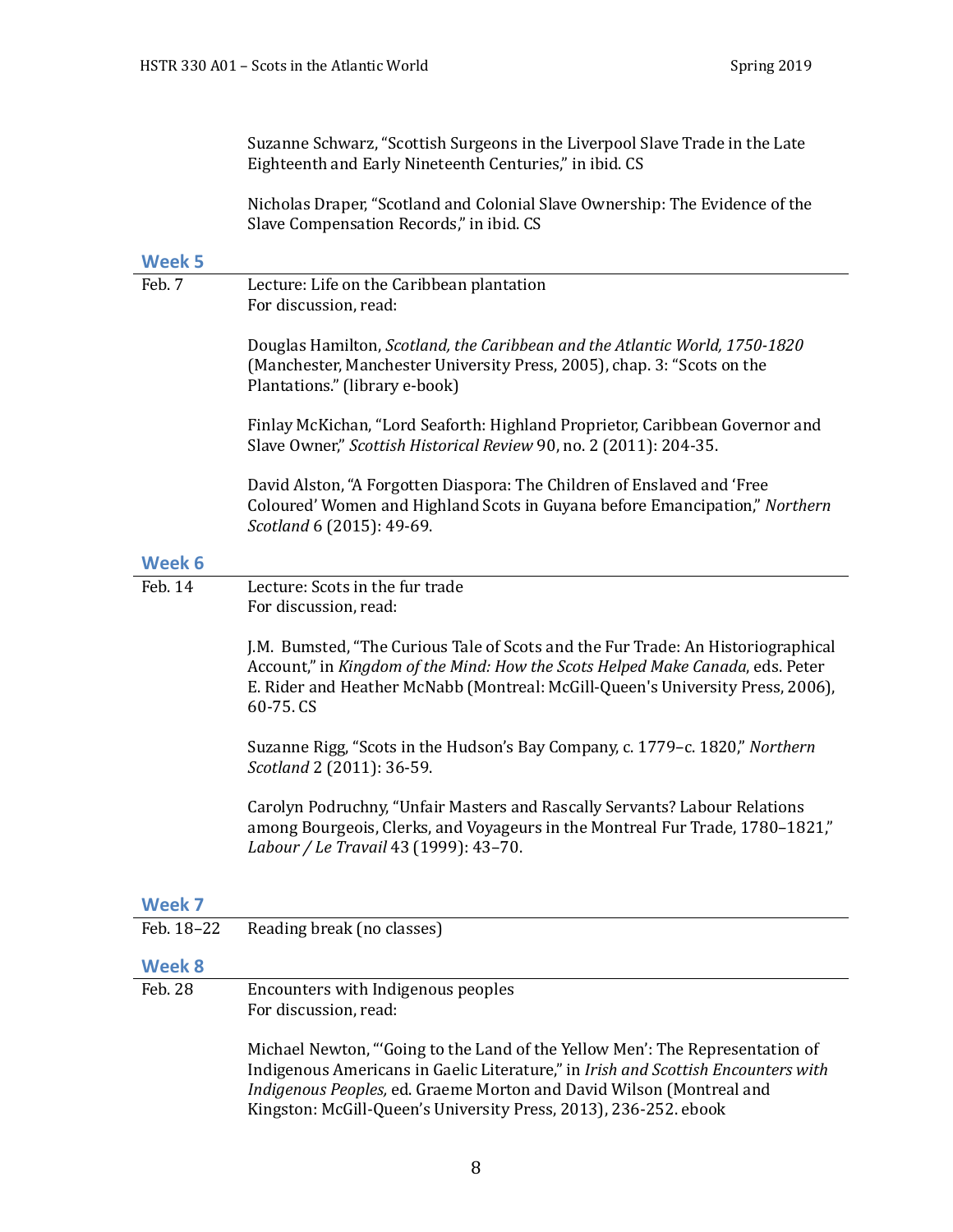|                | Alex Murdoch, "James Glen and the Indians," in Military Governors and Imperial<br>Frontiers c. 1600-1800: A Study of Scotland and Empires, ed. Steve Murdoch and<br>Andrew McKillop (Leiden/Boston: Brill, 2003). ebook                                                                |
|----------------|----------------------------------------------------------------------------------------------------------------------------------------------------------------------------------------------------------------------------------------------------------------------------------------|
|                | John G. Reid, "Scots, Settler Colonization and Indigenous Displacement:<br>Mi'kma'ki, 1770-1820, in Comparative Context," Journal of Scottish Historical<br>Studies 38, no. 1 (2018): 178-96.                                                                                          |
| Week 9         |                                                                                                                                                                                                                                                                                        |
| Mar. 7         | Lecture: Scots and the military<br>For discussion, read:                                                                                                                                                                                                                               |
|                | Matthew P. Dziennik, The Fatal Land War, Empire, and the Highland Soldier in<br>British America (New Haven: Yale University Press, 2016), chap. 5: "Land and<br>Interest in the Gaelic Atlantic World." CS                                                                             |
|                | Douglas Hamilton, "Robert Melville and the Frontiers of Empire in the British<br>West Indies, 1763-1771," in Military Governors and Imperial Frontiers c. 1600-<br>1800: A Study of Scotland and Empires, ed. Steve Murdoch and Andrew McKillop<br>(Leiden/Boston: Brill, 2003). ebook |
|                | Andrew MacKillop, "For King, Country and Regiment?: Motive and Identity<br>Within Highland Soldiering, 1746-1815," in Fighting for Identity: Scottish Military<br>Experience c. 1650-1900, eds. Steve Murdoch and Andrew MacKillop (Leiden,<br>Boston, Koln: Brill, 2002). CS          |
| <b>Week 10</b> |                                                                                                                                                                                                                                                                                        |
| <b>Mar. 14</b> | Lecture: Settler colonies in the Atlantic world<br>For discussion, read:                                                                                                                                                                                                               |
|                | Alan L. Karras, Sojourners in the Sun: Scottish Migrants in Jamaica and the<br>Chesapeake, 1740-1800 (Ithaca, N.Y: Cornell University Press, 1992): chap. 1:<br>"Transatlantic Transiency." CS                                                                                         |
|                | Anthony W. Parker, Scottish Highlanders in Colonial Georgia: The Recruitment,<br>Emigration, and settlement at Darien, 1735-1748 (University of Georgia Press,<br>1997), chap. 3: "Highland Recruitment: Fertile Fields for Georgia Settlers." ebook                                   |
|                | Marjory Harper, Adventurers and Exiles: The Great Scottish Exodus (London:<br>Profile Books, 2003), chap. 7: "The Emigrant Experience." CS                                                                                                                                             |
| <b>Week 11</b> |                                                                                                                                                                                                                                                                                        |
| Mar. 21        | Lecture: "It wisnae us": Scots and the legacy of slavery                                                                                                                                                                                                                               |

For discussion, read/listen: